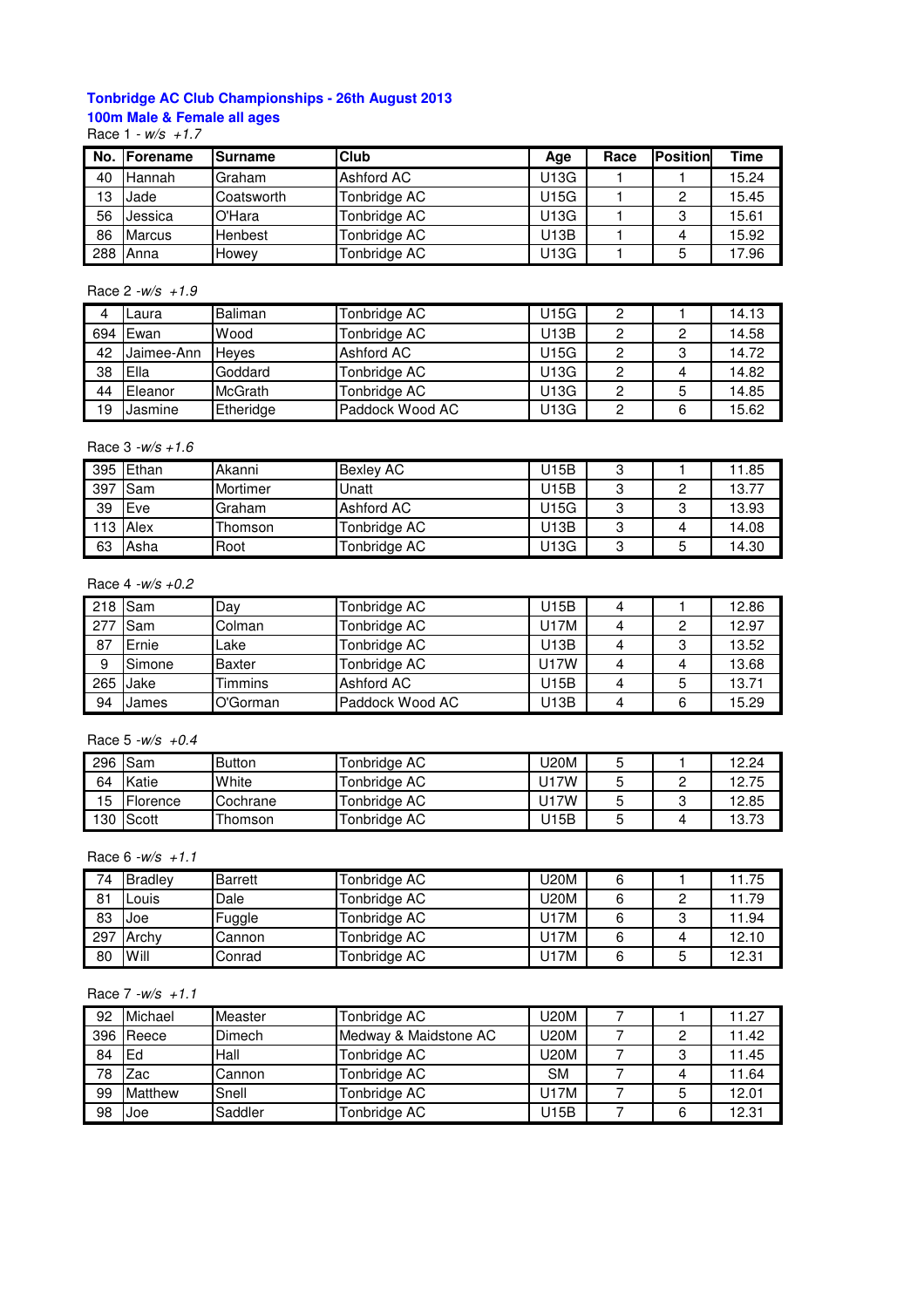# **200m Male & Female all ages**

#### Race 1 - w/s +0.3

|     | No. Forename | Surname    | <b>Club</b>      | Age  | Race | <b>Position</b> | Time  |
|-----|--------------|------------|------------------|------|------|-----------------|-------|
| 399 | Rod          | Harrington | Croydon Harriers | M45  |      |                 | 30.34 |
| 259 | Mark         | Schofield  | Tonbridge AC     | M40  |      | 2               | 31.07 |
| 258 | Dan          | Schofield  | Tonbridge AC     | U13B |      | 3               | 31.28 |
| 56  | Jessica      | O'Hara     | Tonbridge AC     | U13G |      |                 | 32.86 |
| 68  | Emma         | Cresswell  | Paddock Wood AC  | U13G |      | 5               | 35.61 |
| 288 | Anna         | Howey      | Tonbridge AC     | U13G |      | 6               | 37.47 |

## Race 2 - w/s +0.7

| 299 | Angus   | Harrington     | Blackheath & Bromley AC | U13B |   | 29.50 |
|-----|---------|----------------|-------------------------|------|---|-------|
| 693 | Vita    | lde Munck      | Tonbridge AC            | U13G |   | 29.69 |
| 44  | Eleanor | <b>McGrath</b> | Tonbridge AC            | U13G |   | 31.21 |
| 38  | Ella    | Goddard        | Tonbridge AC            | U13G |   | 31.30 |
| 13  | Jade    | Coatsworth     | Tonbridge AC            | U15G | 5 | 32.06 |

## Race  $3 - w/s + 0.2$

|    | 228 Jamie   | Goodge        | Tonbridge AC | U15B        | 3      |   | 27.65 |
|----|-------------|---------------|--------------|-------------|--------|---|-------|
| 87 | Ernie       | Lake          | Tonbridge AC | U13B        | 3      | 2 | 28.23 |
|    | 215 Charlie | Crick         | Tonbridge AC | U13B        | o<br>ت |   | 28.37 |
|    | Christelle  | <b>Baxter</b> | Tonbridge AC | <b>U17W</b> | 3      | 4 | 28.53 |
| 63 | Asha        | Root          | Tonbridge AC | U13G        | 3      | 5 | 30.43 |
|    | Laura       | Baliman       | Tonbridge AC | U15G        | 3      | 6 | 30.44 |

## Race  $4 - w/s +0.2$

| 292 Ben |              | Stone          | Tonbridge AC             | <b>SM</b>   |   | 24.65 |
|---------|--------------|----------------|--------------------------|-------------|---|-------|
| 277     | <b>I</b> Sam | Colman         | Tonbridge AC             | U17M        |   | 26.39 |
| 391     | Thomas       | Kendrick       | Tonbridge AC             | U15B        | o | 26.74 |
| 72      | Emily        | Stone          | Tonbridge AC             | <b>U20W</b> |   | 27.32 |
| 67      | Abby         | <b>Beswick</b> | <b>East Grinstead AC</b> | U17W        | ა | 27.87 |

#### Race  $5 - w/s + 0.1$

| 81               | ouis           | Dale     | Tonbridge AC | J20M |        | 24.65 |
|------------------|----------------|----------|--------------|------|--------|-------|
| 99               | <b>Matthew</b> | Snell    | Tonbridge AC | J17M |        | 25.06 |
| 297              | Archy          | Cannon   | Tonbridge AC | J17M | o<br>J | 25.24 |
| 269 <sub>1</sub> | ILuke          | Williams | Ashford AC   | SΜ   |        | 25.89 |
| 64               | Katie          | White    | Tonbridge AC | U17W | 6      | 26.39 |

## Race  $6 - w/s +0.1$

| 201 | Akeem     | Akintokun       | Newham & Essex Beagles | <b>SM</b> |   | 22.27 |
|-----|-----------|-----------------|------------------------|-----------|---|-------|
|     | 396 Reece | <b>Dimech</b>   | Medway & Maidstone AC  | U20M      |   | 22.96 |
| 92  | Michael   | Measter         | Tonbridge AC           | U20M      | 0 | 23.26 |
|     | 102 Steve | Tester          | Tonbridge AC           | <b>SM</b> |   | 23.45 |
|     | 394 Aaron | <b>Waterman</b> | Tonbridge AC           | <b>SM</b> | 5 | 25.12 |

# **300m U15B & U17W**

| No. | . IForename | <b>Surname</b> | Club             | Age  | Race | <b>IPosition</b> | Time  |
|-----|-------------|----------------|------------------|------|------|------------------|-------|
| 395 | Ethan       | Akanni         | <b>Bexlev AC</b> | U15B |      |                  | 39.74 |
|     | 218 Sam     | Day            | Tonbridge AC     | U15B |      | ົ                | 40.34 |
| 391 | Thomas      | Kendrick       | Tonbridge AC     | U15B |      | 3                | 40.46 |
| 228 | Jamie       | Goodge         | Tonbridge AC     | U15B |      |                  | 42.82 |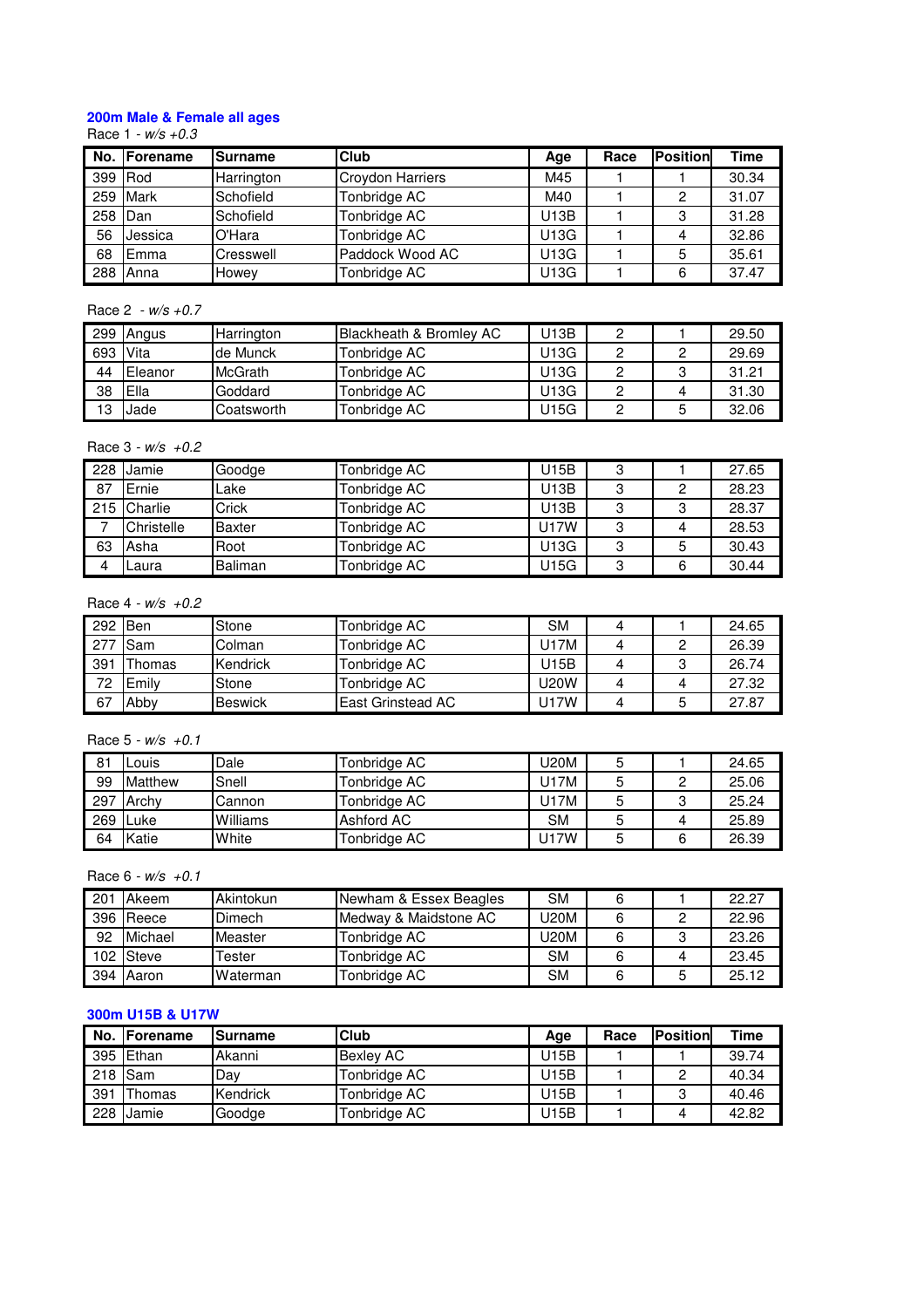# **400m Male & Female**

Race 1

| No. | <b>IForename</b> | <b>Surname</b> | <b>Club</b>          | Age         | Race | <b>Position</b> | Time  |
|-----|------------------|----------------|----------------------|-------------|------|-----------------|-------|
| 697 | Hamish           | Wyatt          | Tonbridge AC         | U17M        |      |                 | 59.26 |
| 295 | Becky            | O'Hara         | Tonbridge AC         | U15G        |      | $\overline{2}$  | 63.18 |
| 596 | Hannah           | Czarnowski     | Tonbridge AC         | <b>U17W</b> |      | 3               | 63.74 |
| 78  | Zac              | Cannon         | Tonbridge AC         | <b>SM</b>   | 2    |                 | 53.35 |
| 98  | Joe              | Saddler        | Tonbridge AC         | U15B        | 2    | $\overline{c}$  | 54.91 |
| 296 | Sam              | <b>Button</b>  | Tonbridge AC         | <b>U20M</b> | 2    | 3               | 60.38 |
| 231 | Joe              | <b>Hawkins</b> | Invicta East Kent AC | <b>U20M</b> | 3    |                 | 52.44 |
| 392 | Craig            | Morten         | Oxford Uni AC        | <b>U20M</b> | 3    |                 | 50.80 |
| 83  | Joe              | Fuggle         | Tonbridge AC         | U15B        | 3    | 3               | 53.20 |
| 74  | <b>Bradley</b>   | <b>Barrett</b> | Tonbridge AC         | <b>U20M</b> | 3    | 4               | 54.19 |

# **800m Male & Female all ages**

| No. | Forename      | <b>Surname</b>  | Club                             | Age  | Race                    | <b>Position</b> | <b>Time</b> |
|-----|---------------|-----------------|----------------------------------|------|-------------------------|-----------------|-------------|
| 694 | Ewan          | Wood            | Tonbridge AC                     | U13B | 1                       | 1               | 2:33.95     |
| 289 | Robert        | Howey           | Tonbridge AC                     | U15B | 1                       | $\overline{c}$  | 2:41.34     |
| 86  | <b>Marcus</b> | Henbest         | Tonbridge AC                     | U13B | 1                       | 3               | 2:44.50     |
| 259 | Mark          | Schofield       | Tonbridge AC                     | M40  | 1                       | 4               | 2:45.68     |
| 251 | Duncan        | Ralph           | Tonbridge AC                     | M40  | $\mathbf{1}$            | 5               | 2:45.77     |
| 56  | Jessica       | O'Hara          | Tonbridge AC                     | U13G | 1                       | 6               | 2:56.90     |
| 383 | Hannah        | Stanley         | Paddock Wood AC                  | U13G | $\blacksquare$          | 7               | 2:57.80     |
| 244 | Maurice       | Marchant        | Tonbridge AC                     | M60  | 1                       | 8               | 3:10.03     |
| 380 | Michael       | Hennessy        | Unatt                            | U15B | $\overline{c}$          | 1               | 2:29.87     |
| 381 | Richard       | <b>Bidois</b>   | Paddock Wood AC                  | M40  | $\overline{c}$          | $\overline{c}$  | 2:30.17     |
| 385 | Oscar         | Hussey          | Blackheath & Bromley AC          | U15B | $\overline{c}$          | 3               | 2:31.68     |
| 258 | Dan           | Schofield       | Tonbridge AC                     | U13B | $\overline{c}$          | 4               | 2:32.63     |
| 239 | Calum         | Laing           | Tonbridge AC                     | U15B | $\overline{\mathbf{c}}$ | 5               | 2:38.71     |
| 75  | Benedict      | <b>Brooks</b>   | Tonbridge AC                     | U15B | $\overline{c}$          | 6               | 2:49.53     |
| 379 | Darrell       | Smith           | Tonbridge AC                     | M45  | 3                       | 1               | 2:12.57     |
| 386 | Duncan        | Hussey          | <b>Dulwich Runners</b>           | M45  | 3                       | $\overline{c}$  | 2:23.23     |
| 256 | Scott         | Rowatt          | Tonbridge AC                     | U15B | 3                       | 3               | 2:25.53     |
| 299 | Angus         | Harrington      | Blackheath & Bromley AC          | U13B | 3                       | 4               | 2:26.51     |
| 387 | Sam           | Avis            | Tonbridge AC                     | U17M | 3                       | 5               | 2:27.17     |
| 235 | Hamish        | Johnstone       | Tonbridge AC                     | U15B | 3                       | 6               | 2:27.74     |
| 206 | <b>Brian</b>  | <b>Buckwell</b> | Tonbridge AC                     | M50  | 3                       | 7               | 2:28.91     |
| 398 | Bertie        | Harrington      | Croydon Harriers                 | U17M | 3                       | 8               | 2:35.79     |
| 221 | George        | Duggan          | Tonbridge AC                     | U17M | 4                       | 1               | 2:05.61     |
| 243 | Jesse         | Magorrian       | Tonbridge AC                     | U15B | 4                       | $\overline{c}$  | 2:10.24     |
| 697 | Hamish        | Wyatt           | Tonbridge AC                     | U17M | 4                       | 3               | 2:12.17     |
| 233 | Joseph        | Holland         | Paddock Wood AC                  | U17M | 4                       | 4               | 2:14.47     |
| 225 | Noah          | Friend          | Tonbridge AC                     | U17M | 4                       | 5               | 2:14.74     |
| 270 | Cameron       | Wilson          | Tonbridge AC                     | U15B | 4                       | 6               | 2:15.39     |
| 287 | Andy          | Howey           | <b>Tunbridge Wellls Harriers</b> | M50  | 4                       | $\overline{7}$  | 2:15.69     |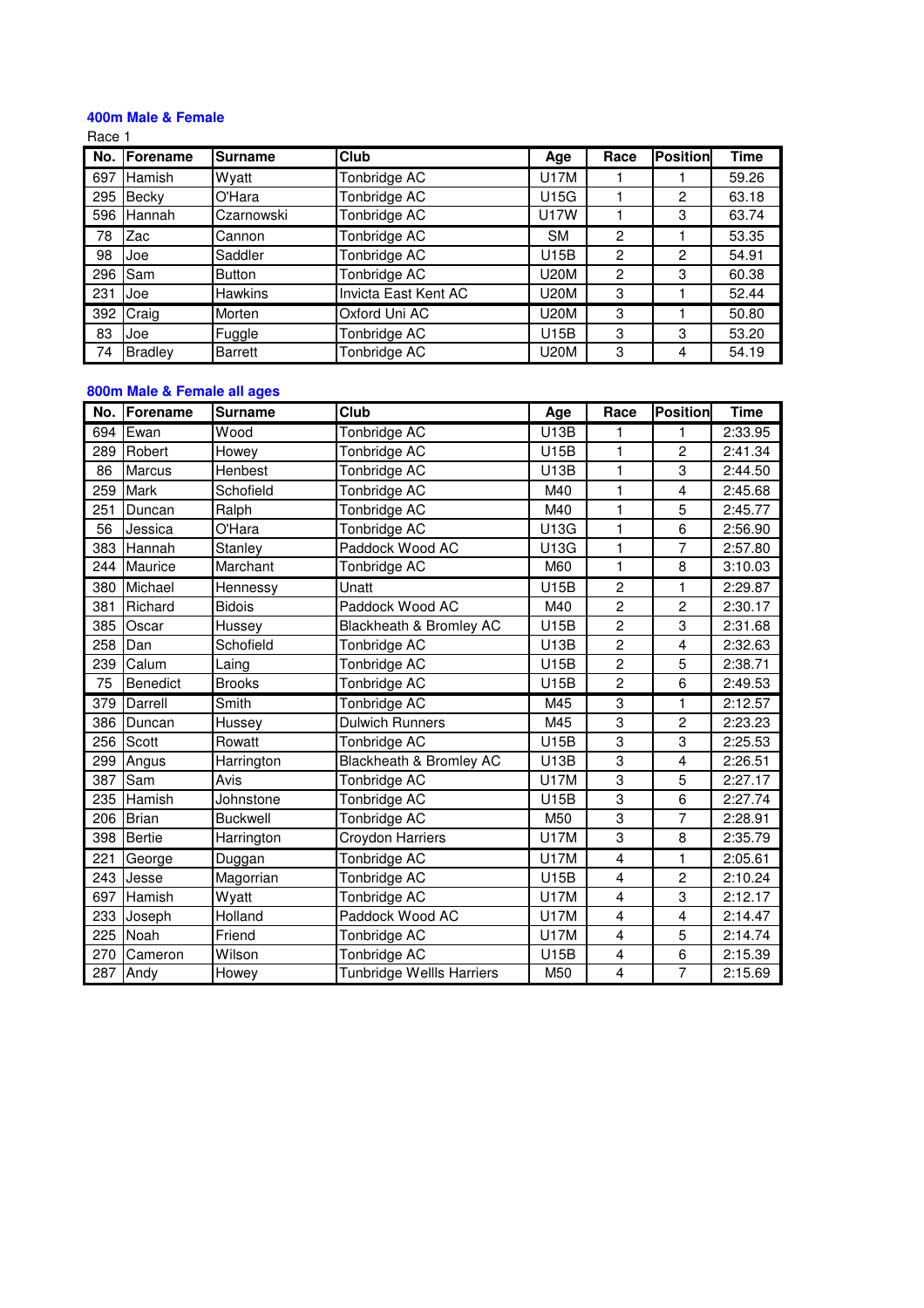#### **1500m Male & Female all ages**

| No. | Forename       | Surname          | Club                             | Age         | Race | <b>Position</b> | <b>Time</b> |
|-----|----------------|------------------|----------------------------------|-------------|------|-----------------|-------------|
| 290 | James          | Thompson         | Tonbridge AC                     | <b>U20M</b> |      |                 | 4:31.52     |
| 287 | Andy           | Howey            | <b>Tunbridge Wellls Harriers</b> | M50         |      | $\overline{c}$  | 4:36.50     |
| 230 | Bobby          | Harrop           | Invicta East Kent AC             | <b>U17M</b> |      | 3               | 4:40.04     |
| 249 | Cameron        | Payas            | Medway & Maidstone AC            | <b>U17M</b> |      | 4               | 4:44.23     |
| 285 | Jack           | Keywood          | Tonbridge AC                     | <b>SM</b>   |      | 5               | 4:48.73     |
| 215 | Charlie        | Crick            | Tonbridge AC                     | U13B        |      | 6               | 4:58.61     |
| 229 | Billy          | Harrop           | Thanet AC                        | U15B        |      | 7               | 5:11.52     |
| 688 | Polly          | Pitcairn-Knowles | Tonbridge AC                     | U15G        |      | 8               | 5:31.52     |
| 251 | Duncan         | Ralph            | Tonbridge AC                     | M40         |      | 9               | 5:33.14     |
| 286 | Toby           | Ross             | Unatt                            | U13B        |      | 10              | 5:47.81     |
| 680 | Abigail        | Johnstone        | Tonbridge AC                     | U13G        |      | 11              | 5:49.87     |
| 282 | Aaron          | Rowland          | Paddock Wood AC                  | U15B        |      | 12              | 5:52.78     |
| 211 | Lyndon         | Collins          | Sevenoaks AC                     | M60         |      | 13              | 6:00.83     |
| 244 | <b>Maurice</b> | Marchant         | Tonbridge AC                     | M60         |      | 14              | 6:09.54     |

#### **3000m Male & Female all ages**

|     | No. Forename  | <b>Surname</b>   | Club                    | Age         | Race | <b>Position</b> | <b>Time</b> |
|-----|---------------|------------------|-------------------------|-------------|------|-----------------|-------------|
|     | 245 Nathan    | Marsh            | Tonbridge AC            | U20M        |      |                 | 09:25.15    |
|     | 250 Mark      | Pitcairn-Knowles | Tonbridge AC            | M40         |      | 2               | 11:40.15    |
|     | 399 Rod       | Harrington       | <b>Croydon Harriers</b> | M45         |      | 3               | 12:05.55    |
|     | 686 Kirandeep | Marsh            | Tonbridge AC            | <b>U17W</b> |      |                 | 12:28.71    |
| 687 | Tasminder     | Marsh            | Tonbridge AC            | <b>U20W</b> |      | 5               | 12:45.87    |

## **1500m Steeplechase Male**

| No. | <b>IForename</b> | lSurname | Club            | Aqe  | Race | <b>Position</b> | $T$ ime |
|-----|------------------|----------|-----------------|------|------|-----------------|---------|
|     | 378 Grea         | Cole     | Unatt           | SM   |      |                 | 5:12.35 |
| 233 | <b>IJoseph</b>   | Holland  | Paddock Wood AC | J17M |      | -               | 5:48.76 |

# **70m Hurdles - U13G w/s +0.1**

|         | No. IForename | <b>Surname</b> | <b>Club</b>              | Age  | Race | <b>IPosition</b> | <b>Time</b> |
|---------|---------------|----------------|--------------------------|------|------|------------------|-------------|
| 690 Mia |               | Russell        | <b>East Grinstead AC</b> | U13G |      |                  | 12.85       |
| 44      | Eleanor       | <b>McGrath</b> | Tonbridge AC             | U13G |      | 2                | 12.92       |
| 63      | Asha          | Root           | Tonbridge AC             | U13G |      | 3                | 14.27       |
| 38      | Ella          | Goddard        | Tonbridge AC             | U13G |      |                  | 14.50       |
| 19      | Jasmine       | Etheridge      | Paddock Wood AC          | U13G |      | 5                | 14.91       |
| 40      | Hannah        | Graham         | Ashford AC               | U13G |      | 6                | 18.97       |

# **75m Hurdles U13B & U15G w/s nr**

| No. | Forename | <b>ISurname</b> | Club             | Age       | Race | <b>Position</b> | Time              |
|-----|----------|-----------------|------------------|-----------|------|-----------------|-------------------|
| 263 | Daniel   | Smith           | AC<br>l onbridae | J13B<br>ີ |      |                 | $\sim$ –<br>15.9. |

# **80m Hurdles U15B & U17W**

Race 1- w/s -0.2

| No. | Forename | lSurname       | <b>Club</b>              | Age      | Race | <b>Position</b> | Time  |
|-----|----------|----------------|--------------------------|----------|------|-----------------|-------|
| 67  | Abby     | <b>Beswick</b> | <b>East Grinstead AC</b> | 7W<br>U1 |      |                 | 12.67 |
| a   | Simone   | Baxter         | ™onbridge AC             | 7W.      |      | -               | '2.99 |

Race 2- $w/s$  +1.1

| nn<br>οU | Scott | ' homson      | onbridge<br>AC   | 15B<br>້ |  |  |
|----------|-------|---------------|------------------|----------|--|--|
| 265      | Jake  | <b>Immins</b> | AC.<br>- Ashford | 15B<br>້ |  |  |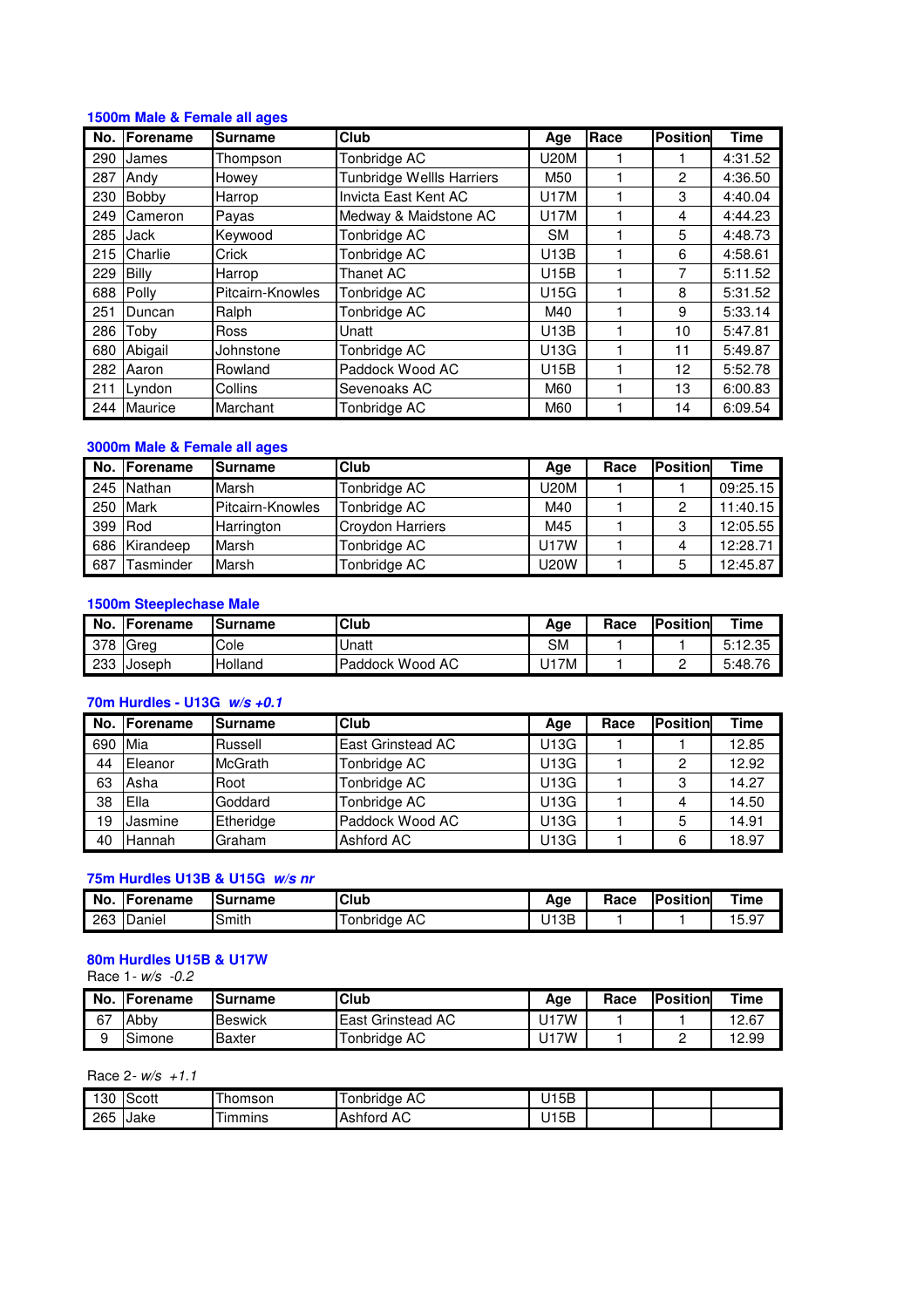# **100m Hurdles U17M, U20W, SW & VW (w/s -3.1)**

#### Race 1- w/s 0.0

| No. | <b>IForename</b> | <b>ISurname</b> | <b>Club</b>              | Age         | Race | <b>Position</b> | Time  |
|-----|------------------|-----------------|--------------------------|-------------|------|-----------------|-------|
| 72  | Emily            | Stone           | Tonbridge AC             | <b>U20W</b> |      |                 | 16.50 |
| 66  | Rachel           | Basford         | <b>Belgrave Harriers</b> | <b>SW</b>   |      | C               | 16.78 |
| 15  | Florence         | Cochrane        | Tonbridge AC             | U20W        |      | ົ               | 17.20 |
| 598 | Elizabeth        | <b>Duffin</b>   | Paddock Wood AC          | <b>SW</b>   |      |                 | 20.33 |

## Race 2- w/s +1.1

| 95  | Jack | Parris | Harriers<br>ambridge<br>uuni ud | ' 7M |            | $\overline{\phantom{a}}$<br>14.76 |
|-----|------|--------|---------------------------------|------|------------|-----------------------------------|
| 240 | Alex | Law    | Mayesbrook<br>Havering          | '7M  | <b>DNF</b> |                                   |

## **110m Hurdles SM w/s -0.3**

| <b>No</b> | <b>IForename</b> | ISurname | <b>Club</b>          | Age       | Race | <b>Position</b> | Time |
|-----------|------------------|----------|----------------------|-----------|------|-----------------|------|
| 269       | ∟uke             | Williams | AC<br><b>Ashford</b> | <b>SM</b> |      |                 | 19.2 |

## **1k Walk U11 Boys & Girls**

| No.        | <b>Forename</b> | lSurname | <b>Club</b>  | Age  | Race | <b>IPosition</b> | Time         |
|------------|-----------------|----------|--------------|------|------|------------------|--------------|
| 597        | Catherine       | Davies   | Tonbridge AC | J11G |      |                  | 6:56.86      |
| 017<br>211 | Oliver          | Davies   | Tonbridge AC | J11B |      | -                | 7:47.<br>.os |

#### **2k Walk U13 Boys & Girls**

|     | No. IForename | <b>ISurname</b> | <b>Club</b>        | Age  | Race | <b>Position</b> | <b>Time</b> |
|-----|---------------|-----------------|--------------------|------|------|-----------------|-------------|
|     | 592 Evie      | <b>Butcher</b>  | Cambridge Harriers | U13G |      |                 | 10:51.80    |
| 684 | <b>Lucv</b>   | Lewis Ward      | Cambridge Harriers | U13G |      | 2               | 12:41.23    |
|     | 283 Harry     | <b>Burkin</b>   | Tonbridge AC       | U13B |      | 3               | 13:39.46    |
| 587 | Jacqueline    | Benson          | Ashford AC         | U13G |      |                 | 13:56.58    |

# **3k Walk Male & Female all ages**

|       | No. Forename | Surname        | <b>Club</b>                | Age             | Race | <b>IPosition</b> | <b>Time</b> |
|-------|--------------|----------------|----------------------------|-----------------|------|------------------|-------------|
| 281   | Christoper   | <b>Hobbs</b>   | Ashford AC                 | M <sub>55</sub> |      |                  | 15:10.46    |
|       | 593 Heather  | <b>Butcher</b> | Cambridge Harriers         | <b>U17W</b>     |      | 2                | 15:33.56    |
|       | 685 Sophie   | Lewis Ward     | Cambridge Harriers         | <b>U15G</b>     |      | 3                | 16:53.75    |
|       | 276 Lesley   | Hall           | Ashford AC                 | W <sub>55</sub> |      | 4                | 18:09.88    |
|       | 284 Penelope | Cummings       | <b>Herne Hill Harriers</b> | W35             |      | 5                | 18:40.23    |
| 595 l | Catherine    | Cotterill      | Tonbridge AC               | <b>U20W</b>     |      | 6                | 19:46.69    |
| 591   | Indigo       | <b>Burgin</b>  | Cambridge Harriers         | <b>U15G</b>     |      |                  | 20:49.34    |

#### **75m U11 Boys & Girls**

Race  $1 - w/s + 0.1$ 

|     | No. Forename | <b>Surname</b> | <b>Club</b>         | Age  | Race | <b>Position</b> | <b>Time</b> |
|-----|--------------|----------------|---------------------|------|------|-----------------|-------------|
| 689 | Ella         | Root           | Tonbridge AC        | U11G |      |                 | 11.73       |
| 597 | Catherine    | Davies         | Tonbridge AC        | U11G |      | 2               | 11.97       |
|     | 683 Paris    | Lee            | Medway Park Phoenix | U11G |      | 3               | 12.51       |
| 691 | Holly        | Гарр           | Paddock Wood AC     | U11G |      |                 | 12.82       |
| 604 | Caitlin      | Ebbage         | Tonbridge AC        | U11G |      | 5               | 14.86       |

## Race 2 -w/s +1/6

|     | 242 Joshua  | Lucas    | Medway Park Phoenix | U11B |   | 12.09 |
|-----|-------------|----------|---------------------|------|---|-------|
|     | 212 Jake    | Cook     | Medway Park Phoenix | U11B | 2 | 12.46 |
| 253 | Tommy       | Rider    | Medway Park Phoenix | U11B | 3 | 12.71 |
|     | 227 William | Goddard  | Unatt               | U11B |   | 12.93 |
|     | 217 Oliver  | Davies   | Tonbridge AC        | U11B | 5 | 12.99 |
|     | 219 Robert  | de Munck | Tonbridge AC        | U11B | 6 | 13.44 |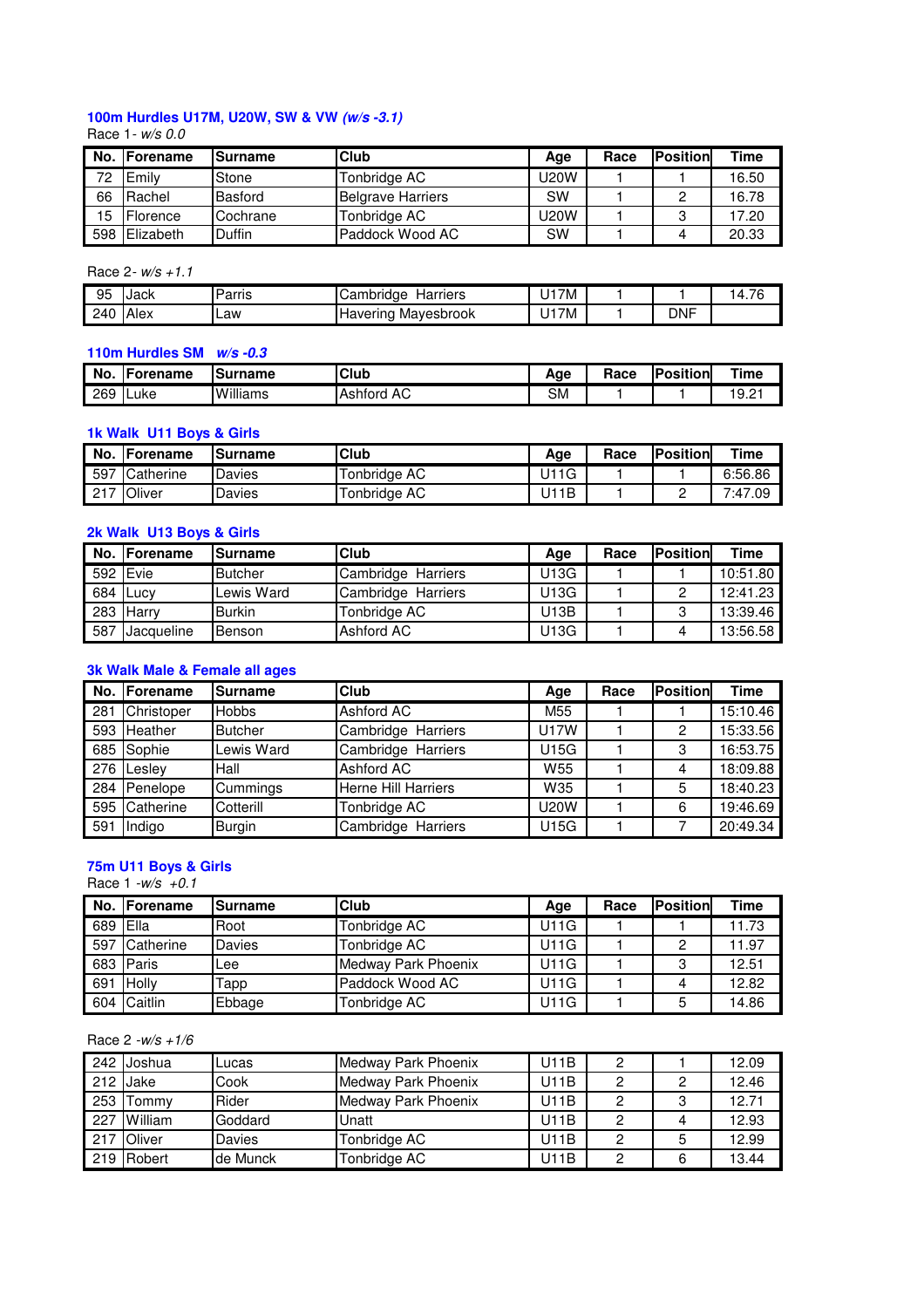Race  $3 - ws + 0.3$ 

| 272 Alex |             | Kirk          | Tonbridge AC        | U11B | 3 |   | 12.47 |
|----------|-------------|---------------|---------------------|------|---|---|-------|
| 698      | Ben         | <b>Wyness</b> | Medway Park Phoenix | U11B | 3 |   | 12.85 |
|          | 254 Cameron | Routledge     | Paddock Wood AC     | U11B | 3 | 0 | 13.38 |
|          | 275 Harriet | Bailev        | Paddock Wood AC     | U11G | 3 |   | 13.41 |
|          | 274 Aidan   | Johnson       | Paddock Wood AC     | U11B | 3 | b | 14.19 |

# **600m U11 Boys & Girls**

| No. | Forename   | <b>Surname</b> | Club                | Age  | Race          | <b>Position</b> | <b>Time</b> |
|-----|------------|----------------|---------------------|------|---------------|-----------------|-------------|
| 677 | Katie      | Goodge         | Tonbridge AC        | U11G |               |                 | 2:12.17     |
| 683 | Paris      | Lee            | Medway Park Phoenix | U11G |               | 2               | 2:24.68     |
| 275 | Harriet    | Bailey         | Paddock Wood AC     | U11G |               | 3               | 2:28.06     |
| 604 | Caitlin    | Ebbage         | Tonbridge AC        | U11G |               | 4               | 2:37.49     |
| 254 | Cameron    | Routledge      | Paddock Wood AC     | U11B | 2             |                 | 2:08.27     |
| 219 | Robert     | de Munck       | Tonbridge AC        | U11B | 2             | 2               | 2:10.00     |
| 242 | Joshua     | Lucas          | Medway Park Phoenix | U11B | 2             | 3               | 2:13.78     |
| 227 | William    | Goddard        | Unatt               | U11B | $\mathcal{P}$ | 4               | 2:15.60     |
| 253 | Tommv      | Rider          | Medway Park Phoenix | U11B | $\mathcal{P}$ | 5               | 2:18.48     |
| 698 | <b>Ben</b> | Wyness         | Medway Park Phoenix | U11B | 2             | 6               | 2:21.66     |
| 202 | Zak        | Austin         | Medway Park Phoenix | U11B | 2             | 7               | 2:22.10     |
| 291 | Barney     | Bailey         | Paddock Wood AC     | U11B | 2             | 8               | 2:22.13     |

# **Long Jump U11 Boys & Girls**

| No. | Forename   | <b>Surname</b> | Club                | Age         | <b>Distance</b> |
|-----|------------|----------------|---------------------|-------------|-----------------|
| 272 | Alex       | <b>Kirk</b>    | Tonbridge AC        | <b>U11B</b> | 3.40            |
| 242 | Joshua     | Lucas          | Medway Park Phoenix | <b>U11B</b> | 3.33            |
| 253 | Tommy      | Rider          | Medway Park Phoenix | <b>U11B</b> | 3.32            |
| 597 | Catherine  | Davies         | Tonbridge AC        | <b>U11G</b> | 3.17            |
| 219 | Robert     | de Munck       | Tonbridge AC        | <b>U11B</b> | 3.13            |
| 212 | Jake       | Cook           | Medway Park Phoenix | <b>U11B</b> | 3.10            |
| 683 | Paris      | Lee            | Medway Park Phoenix | <b>U11G</b> | 2.95            |
| 691 | Holly      | Tapp           | Paddock Wood AC     | U11G        | 2.95            |
| 254 | Cameron    | Routledge      | Paddock Wood AC     | <b>U11B</b> | 2.90            |
| 689 | Ella       | Root           | Tonbridge AC        | <b>U11G</b> | 2.78            |
| 217 | Oliver     | Davies         | Tonbridge AC        | <b>U11B</b> | 2.65            |
| 227 | William    | Goddard        | Unatt               | <b>U11B</b> | 2.60            |
| 698 | Ben        | Wyness         | Medway Park Phoenix | <b>U11B</b> | 2.60            |
| 604 | Caitlin    | Ebbage         | Tonbridge AC        | U11G        | 2.43            |
| 202 | <b>Zak</b> | Austin         | Medway Park Phoenix | U11B        | 2.42            |

# **Long Jump Female all ages**

| No. | Forename  | <b>Surname</b> | Club              | Age       | <b>Distancel</b> |
|-----|-----------|----------------|-------------------|-----------|------------------|
| 678 | Rebecca   | <b>Hawkins</b> | <b>Bexley AC</b>  | U15G      | 4.55             |
| -4  | Laura     | Baliman        | Tonbridge AC      | U15G      | 4.14             |
| 39  | Eve       | Graham         | Ashford AC        | U15G      | 3.89             |
| 693 | Vita      | de Munck       | Tonbridge AC      | U13G      | 3.85             |
| 690 | Mia       | Russell        | East Grinstead AC | U13G      | 3.80             |
| 598 | Elizabeth | <b>Duffin</b>  | Paddock Wood AC   | <b>SW</b> | 3.77             |
| -38 | Ella      | Goddard        | Tonbridge AC      | U13G      | 3.53             |
| 19  | Jasmine   | Etheridge      | Paddock Wood AC   | U13G      | 3.46             |
| 680 | Abigail   | Johnstone      | Tonbridge AC      | U13G      | 3.29             |
| 40  | Hannah    | Graham         | Ashford AC        | U13G      | 3.27             |
| 589 | Isabel    | <b>Brooks</b>  | Unatt             | U13G      | 2.66             |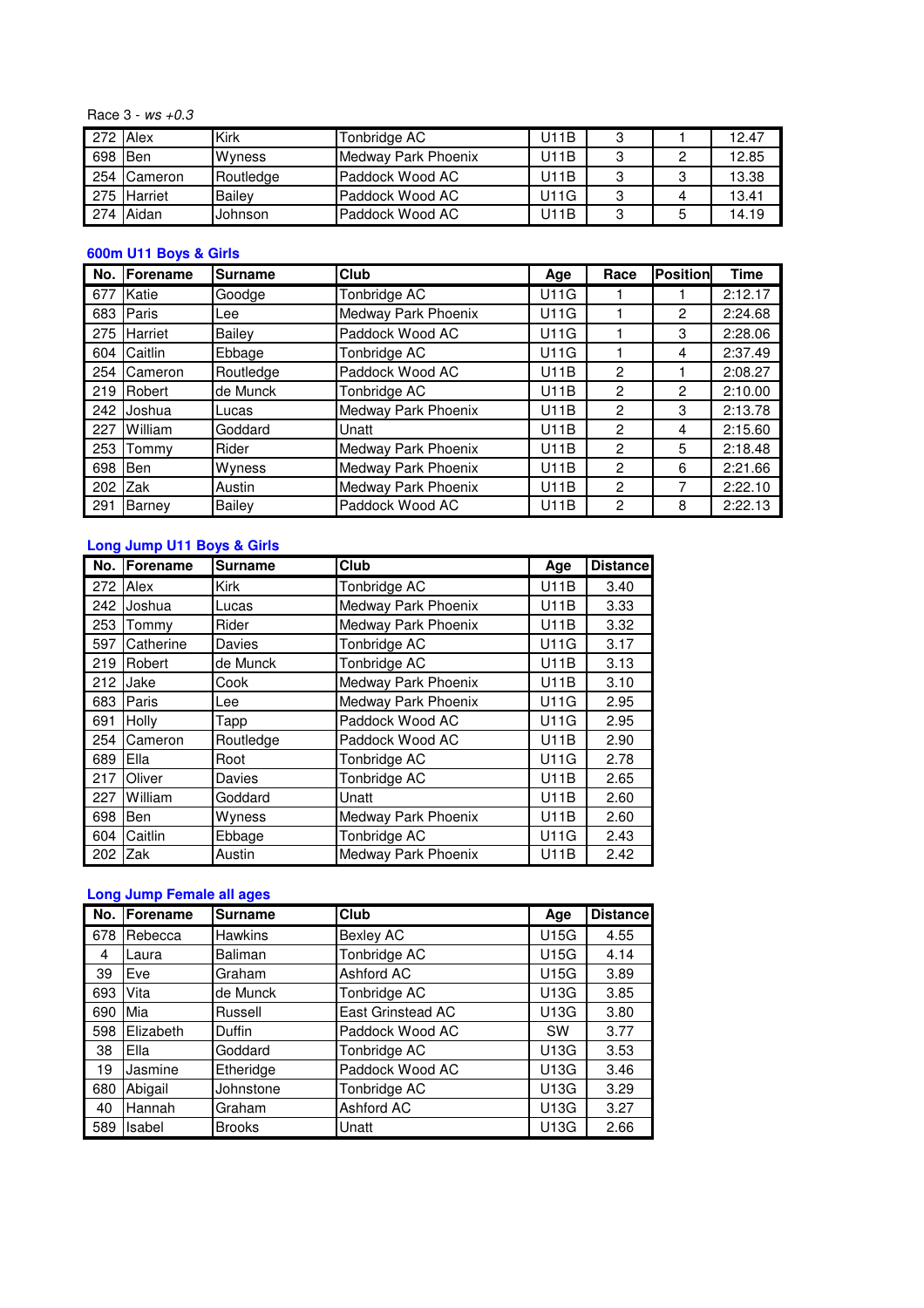# **Long Jump Male all ages**

| No. | <b>IForename</b> | <b>Surname</b> | Club                       | Age         | <b>Distance</b> |
|-----|------------------|----------------|----------------------------|-------------|-----------------|
| 207 | Lewis            | Church         | Tonbridge AC               | U17M        | 6.21            |
| 237 | Harry            | Kendall        | Tonbridge AC               | U17M        | 5.90            |
| 246 | Jackson          | Moffatt        | Tonbridge AC               | <b>U15B</b> | 5.53            |
| 243 | Jesse            | Magorrian      | Tonbridge AC               | U15B        | 4.69            |
| 76  | Steven           | <b>Brooks</b>  | Tonbridge AC               | M40         | 4.48            |
| 214 | Matthew          | Cresswell      | Paddock Wood AC            | U15B        | 4.48            |
| 259 | <b>Mark</b>      | Schofield      | Tonbridge AC               | M40         | 4.11            |
| 113 | Alex             | Thomson        | Tonbridge AC               | U13B        | 4.11            |
| 241 | Max              | Law            | <b>Havering Mayesbrook</b> | U13B        | 4.07            |
| 87  | Ernie            | Lake           | Tonbridge AC               | U13B        | 4.00            |
| 263 | Daniel           | Smith          | Tonbridge AC               | U13B        | 3.96            |
| 258 | Dan              | Schofield      | Tonbridge AC               | U13B        | 3.47            |
| 75  | Benedict         | <b>Brooks</b>  | Tonbridge AC               | U15B        | 3.18            |

# **High Jump Female all ages**

|     | No. Forename | <b>Surname</b>  | <b>Club</b>      | Age         | <b>Height</b> |
|-----|--------------|-----------------|------------------|-------------|---------------|
| 207 | Lewis        | Church          | Tonbridge AC     | <b>U17M</b> | 1.90          |
| 237 | Harry        | Kendall         | Tonbridge AC     | U17M        | 1.80          |
| 395 | Ethan        | Akanni          | <b>Bexley AC</b> | U15B        | 1.70          |
| 292 | Ben          | Stone           | Tonbridge AC     | SM          | 1.65          |
| 98  | Joe          | Saddler         | Tonbridge AC     | U15B        | 1.60          |
| 678 | Rebecca      | <b>Hawkins</b>  | <b>Bexley AC</b> | U15G        | 1.55          |
| 269 | Luke         | Williams        | Ashford AC       | <b>SM</b>   | 1.55          |
| 15  | Florence     | Cochrane        | Tonbridge AC     | <b>U20W</b> | 1.50          |
| 204 | William      | <b>Brooks</b>   | Unatt            | <b>U17M</b> | 1.50          |
| 72  | Emily        | Stone           | Tonbridge AC     | <b>U20W</b> | 1.45          |
| 214 | Matthew      | Cresswell       | Paddock Wood AC  | U15B        | 1.45          |
| 393 | John         | <b>Bancroft</b> | <b>Bexley AC</b> | M50         | 1.45          |
| 239 | Calum        | Laing           | Tonbridge AC     | U15B        | 1.40          |
| 215 | Charlie      | Crick           | Tonbridge AC     | U13B        | 1.30          |
| 235 | Hamish       | Johnstone       | Tonbridge AC     | U15B        | 1.30          |
| 39  | Eve          | Graham          | Ashford AC       | U15G        | 1.30          |
| 42  | Jaimee-Ann   | Heyes           | Ashford AC       | U15G        | 1.30          |
| 263 | Daniel       | Smith           | Tonbridge AC     | U13B        | 1.25          |
| 282 | Aaron        | Rowland         | Paddock Wood AC  | U15B        | 1.20          |
| 40  | Hannah       | Graham          | Ashford AC       | U13G        | 1.10          |

# **Triple Jump U15B up & U17W up**

| No. | <b>IForename</b> | <b>ISurname</b> | <b>Club</b>       | Aae         | <b>Distance</b> |
|-----|------------------|-----------------|-------------------|-------------|-----------------|
|     | 246 Jackson      | Moffatt         | Tonbridge AC      | U15B        | 11.36           |
| 204 | William          | <b>Brooks</b>   | Unatt             | <b>U17M</b> | 10.47           |
|     | 256 Scott        | Rowatt          | Tonbridge AC      | U15B        | 9.73            |
| 67  | Abby             | <b>Beswick</b>  | East Grinstead AC | U17W        | 9.60            |

# **Pole Vault Male & Female all ages**

|           | No. Forename | <b>Surname</b> | <b>Club</b>  | Age       | <b>Height</b> |
|-----------|--------------|----------------|--------------|-----------|---------------|
| $292$ Ben |              | Stone          | Tonbridge AC | <b>SM</b> | 3.80          |
| 269 Luke  |              | Williams       | Ashford AC   | <b>SM</b> | 3.60          |
|           | 239 Calum    | Laing          | Tonbridge AC | U15B      | 2.52          |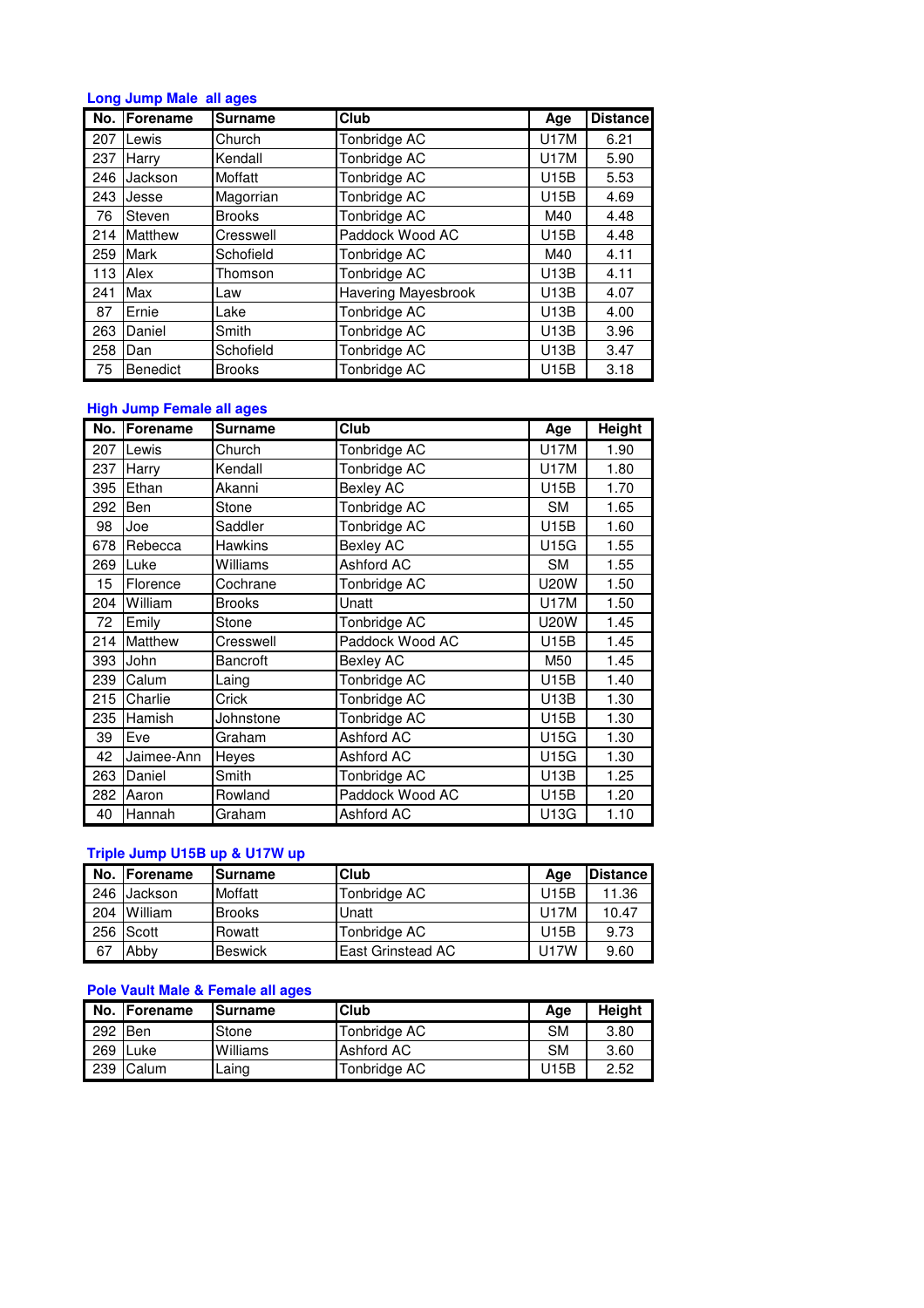# **Discus Male & Female all ages**

| No. | Forename    | <b>Surname</b> | Club                       | Age         | <b>Distance</b> |
|-----|-------------|----------------|----------------------------|-------------|-----------------|
| 278 | Alfie       | Scopes         | Tonbridge AC               | U15B        | 41.33           |
| 273 | Jenny       | <b>Stevens</b> | Tonbridge AC               | <b>U17W</b> | 35.41           |
| 207 | Lewis       | Church         | Tonbridge AC               | <b>U17M</b> | 34.72           |
| 237 | Harry       | Kendall        | Tonbridge AC               | <b>U17M</b> | 28.90           |
| 222 | Peter       | Ebbage         | Tonbridge AC               | M50         | 27.57           |
| 280 | Alex        | Hookway        | Tonbridge AC               | <b>SM</b>   | 26.66           |
| 595 | Catherine   | Cotterill      | Tonbridge AC               | <b>U20W</b> | 23.62           |
| 692 | Hana        | Yun-Stevens    | Tonbridge AC               | U13G        | 23.51           |
| 241 | Max         | Law            | <b>Havering Mayesbrook</b> | U13B        | 23.32           |
| 94  | James       | O'Gorman       | Paddock Wood AC            | U13B        | 22.23           |
| 279 | Michael     | Mason          | Tonbridge AC               | <b>SM</b>   | 21.36           |
| 42  | Jaimee-Ann  | Heyes          | Ashford AC                 | U15G        | 20.48           |
| 204 | William     | <b>Brooks</b>  | Unatt                      | <b>U17M</b> | 18.71           |
| 213 | Kian        | Crawford       | Ashford AC                 | U15B        | 18.71           |
| 13  | Jade        | Coatsworth     | Tonbridge AC               | U15G        | 17.15           |
| 608 | Kirsty-Anne | Ebbage         | Tonbridge AC               | U13G        | 14.40           |

# **Javelin Male & Female all ages**

|     | No.   Forename | <b>Surname</b> | Club                       | Weight      | <b>Distance</b> |
|-----|----------------|----------------|----------------------------|-------------|-----------------|
| 237 | Harry          | Kendall        | Tonbridge AC               | <b>U17M</b> | 39.90           |
| 207 | Lewis          | Church         | Tonbridge AC               | <b>U17M</b> | 38.28           |
| 240 | Alex           | Law            | Havering Mayesbrook        | <b>U17M</b> | 38.22           |
| 84  | Ed             | Hall           | Tonbridge AC               | <b>U20M</b> | 36.78           |
| 279 | Michael        | Mason          | Tonbridge AC               | <b>SM</b>   | 35.47           |
| 299 | Angus          | Harrington     | Blackheath & Bromley AC    | U13B        | 34.18           |
| 241 | Max            | Law            | <b>Havering Mayesbrook</b> | U13B        | 32.39           |
| 233 | Joseph         | Holland        | Paddock Wood AC            | U17M        | 31.89           |
| 280 | Alex           | Hookway        | Tonbridge AC               | <b>SM</b>   | 31.06           |
| 294 | Jasmine        | Smith          | Tonbridge AC               | <b>U17W</b> | 30.88           |
| 15  | Florence       | Cochrane       | Tonbridge AC               | U20W        | 29.69           |
| 298 | Francesca      | Williams       | Paddock Wood AC            | <b>U17W</b> | 27.13           |
| 235 | Hamish         | Johnstone      | Tonbridge AC               | U15B        | 25.78           |
| 293 | India          | Smith          | Tonbridge AC               | <b>U17W</b> | 25.49           |
| 598 | Elizabeth      | Duffin         | Paddock Wood AC            | SW          | 24.29           |
| 213 | Kian           | Crawford       | Ashford AC                 | U15B        | 22.91           |
| 72  | Emily          | Stone          | Tonbridge AC               | <b>U20W</b> | 22.83           |
| 259 | Mark           | Schofield      | Tonbridge AC               | M40         | 21.36           |
| 67  | Abby           | <b>Beswick</b> | East Grinstead AC          | <b>U17W</b> | 20.73           |
| 692 | Hana           | Yun-Stevens    | Tonbridge AC               | U13G        | 20.03           |
| 258 | Dan            | Schofield      | Tonbridge AC               | U13B        | 18.38           |
| 282 | Aaron          | Rowland        | Paddock Wood AC            | U15B        | 16.82           |
| 256 | Scott          | Rowatt         | Tonbridge AC               | U15B        | 13.36           |

# **Hammer Male & Female all ages**

| No. | <b>Forename</b> | <b>Surname</b> | <b>Club</b>     | <b>Weight</b>   | <b>Distance</b> |
|-----|-----------------|----------------|-----------------|-----------------|-----------------|
| 382 | Toby            | Redman         | Tonbridge AC    | <b>U17M</b>     | 49.92           |
| 273 | Jenny           | <b>Stevens</b> | Tonbridge AC    | <b>U17W</b>     | 32.27           |
| 598 | Elizabeth       | Duffin         | Paddock Wood AC | <b>SW</b>       | 27.94           |
| 682 | Una             | Lageretabua    | Tonbridge AC    | U15G            | 24.66           |
| 280 | Alex            | Hookway        | Tonbridge AC    | <b>SM</b>       | 20.87           |
| 94  | James           | O'Gorman       | Paddock Wood AC | U13B            | 20.05           |
| 389 | Peter           | Mason          | Tonbridge AC    | M50             | 17.83           |
| 279 | Michael         | Mason          | Tonbridge AC    | <b>SM</b>       | 15.73           |
| 390 | Alice           | Ralph          | Tonbridge AC    | U15G            | 15.64           |
| 388 | Kathryn         | Mason          | Tonbridge AC    | <b>U20W</b>     | 15.52           |
| 599 | Janet           | Duffin         | Paddock Wood AC | W <sub>50</sub> | 9.67            |
| 608 | Kirsty-Anne     | Ebbage         | Tonbridge AC    | U13G            | <b>NDR</b>      |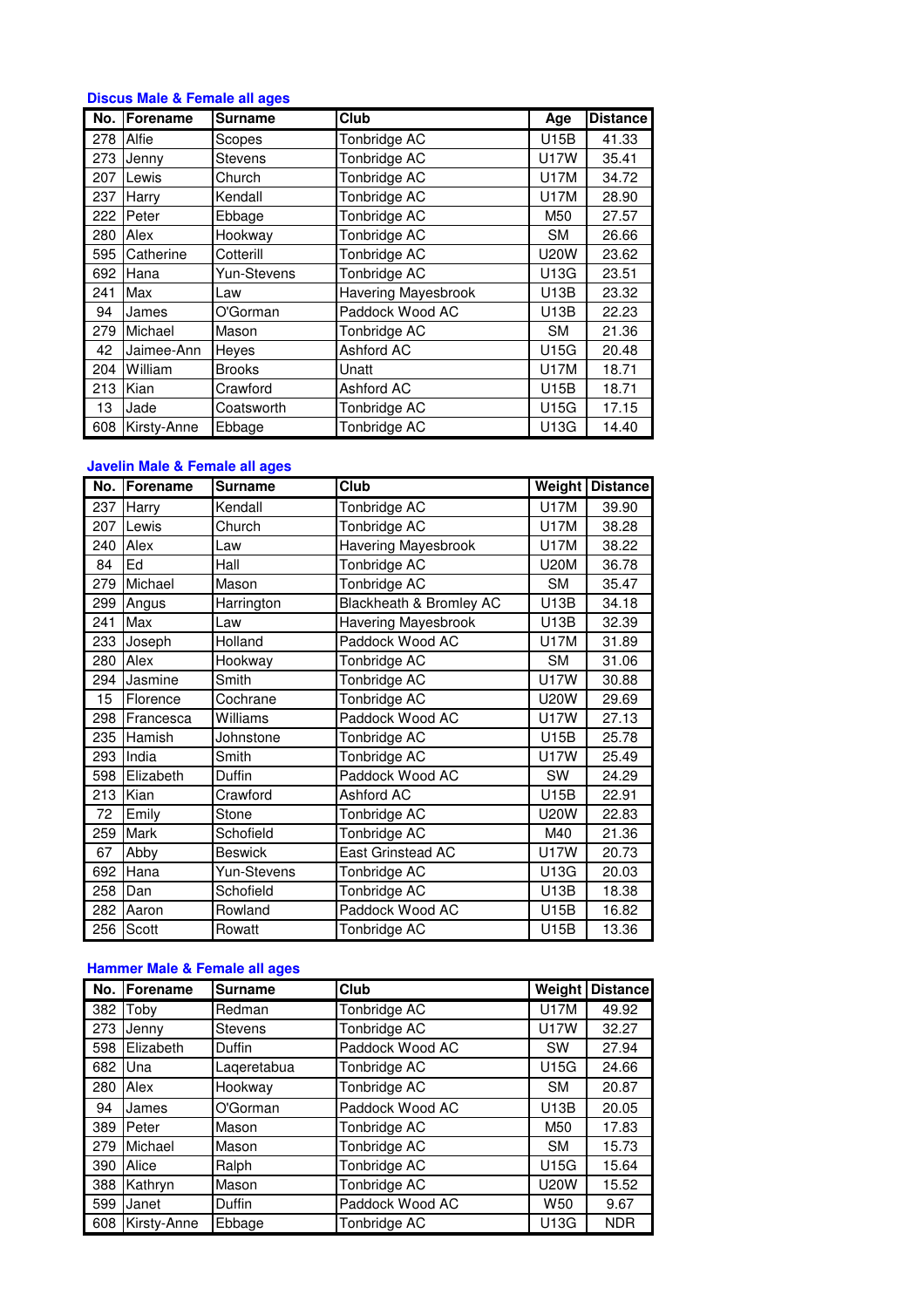# **Shot Putt Female all ages**

| No. | <b>Forename</b> | <b>Surname</b> | <b>Club</b>       | Weight      | <b>Distance</b> |
|-----|-----------------|----------------|-------------------|-------------|-----------------|
| -72 | Emily           | Stone          | Tonbridge AC      | <b>U20W</b> | 9.07            |
| 15  | Florence        | Cochrane       | Tonbridge AC      | <b>U20W</b> | 8.18            |
| 682 | Una             | Lageretabua    | Tonbridge AC      | U15G        | 8.03            |
| 598 | Elizabeth       | <b>Duffin</b>  | Paddock Wood AC   | <b>SW</b>   | 7.04            |
| 13  | Jade            | Coatsworth     | Tonbridge AC      | U15G        | 6.74            |
| 678 | Rebecca         | <b>Hawkins</b> | <b>Bexley AC</b>  | U15G        | 6.18            |
| 690 | Mia             | Russell        | East Grinstead AC | U13G        | 5.92            |
| 608 | Kirsty-Anne     | Ebbage         | Tonbridge AC      | U13G        | 5.60            |
| 692 | Hana            | Yun-Stevens    | Tonbridge AC      | U13G        | 5.58            |

# **Shot Putt Male all ages**

| No.        | Forename  | <b>Surname</b> | <b>Club</b>  |             | Weight Distance |
|------------|-----------|----------------|--------------|-------------|-----------------|
| 278 Alfie  |           | Scopes         | Tonbridge AC | U15B        | 12.59           |
| 218 Sam    |           | Day            | Tonbridge AC | U15B        | 10.32           |
| $280$ Alex |           | Hookway        | Tonbridge AC | <b>SM</b>   | 9.33            |
|            | 130 Scott | Thomson        | Tonbridge AC | <b>U15B</b> | 9.20            |
| 279        | Michael   | Mason          | Tonbridge AC | <b>SM</b>   | 9.13            |